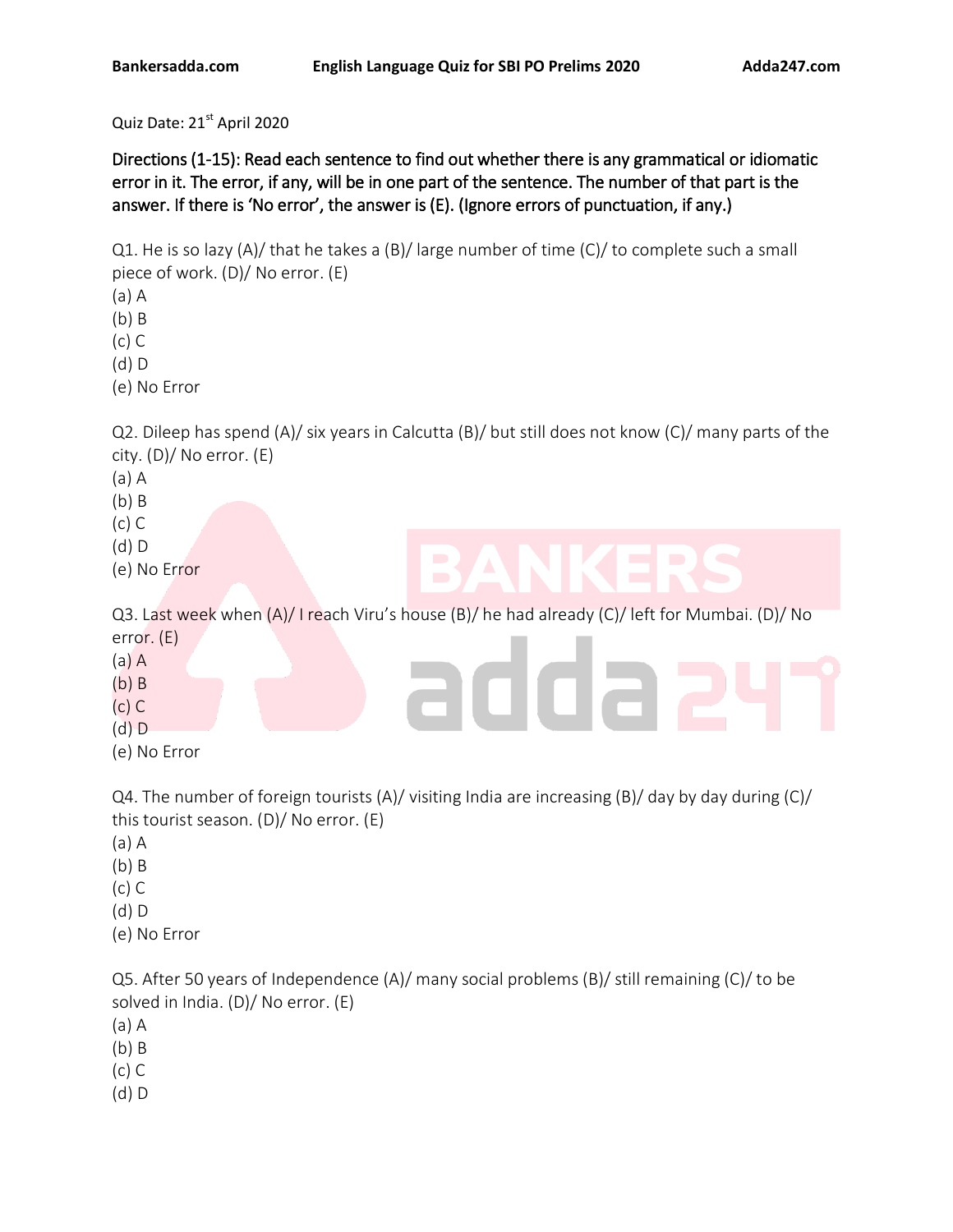(e) No Error

Q6. Facing adversity (A)/ early in the life is linked (B)/ with more physical pain (C)/ in adulthood (D). No error (E).

- (a) A
- (b) B
- (c) C
- (d) D
- (e) No Error

Q7. We got the beaver (A)/ far back down the bridge (B)/ so we hoped it would just keep going(C)/ before it got to the other side. (D)/ No error (E).

- (a) A
- (b) B
- (c) C
- (d) D
- (e) No Error

Q8. The Russian President (A)/ begins a new term (B)/ with huge economic (C)/ and foreign policy challenges (D)/ No error (E)

- (a) A
- (b) B (c) C
- 
- 



Q9. British schools are (A)/ replacing analog clocks (B)/ with digital one to (C)/ help clueless students (D)/ No error (E) (a) A (b) B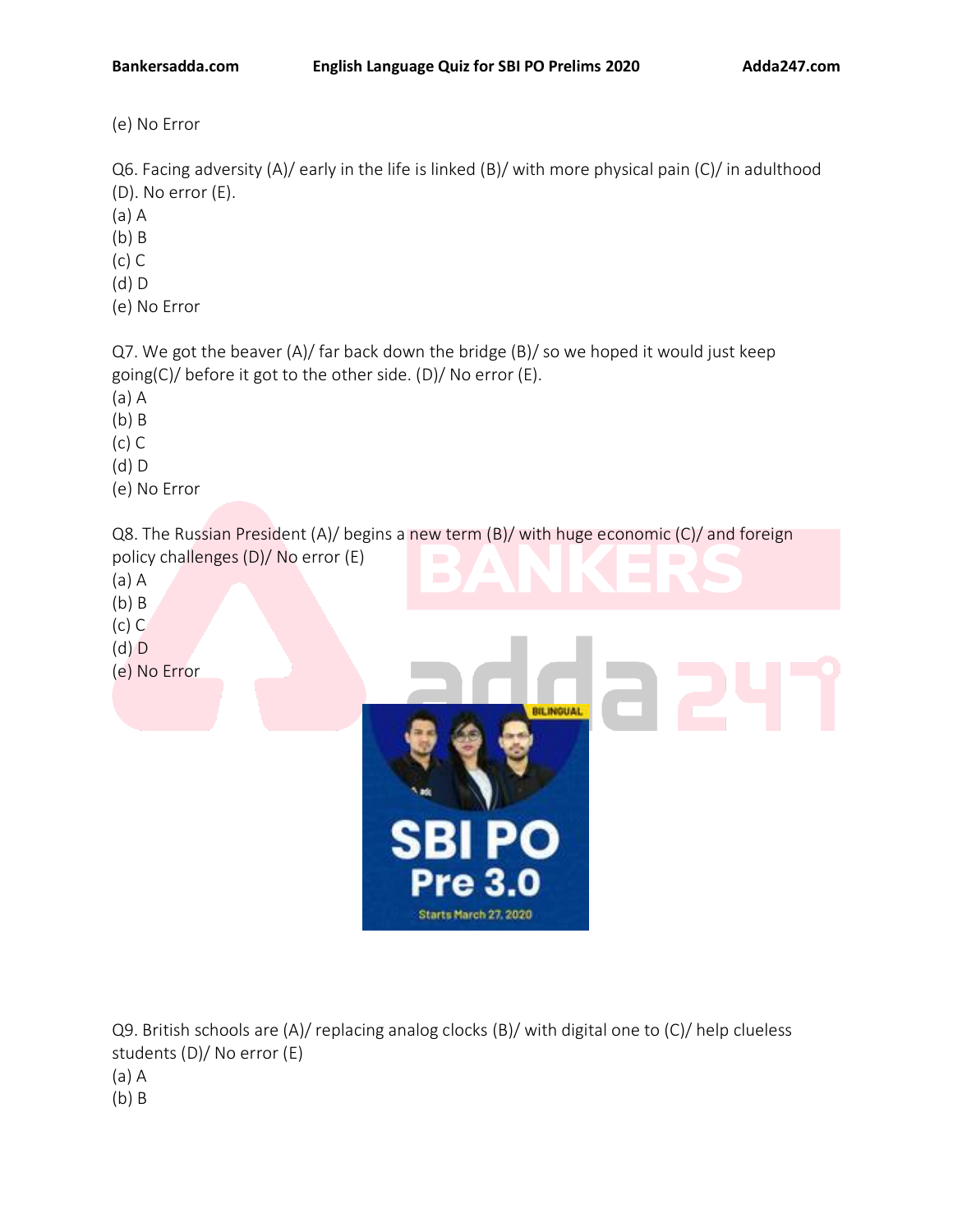(c) C (d) D (e) No Error

Q10. Court hears claims (A)/ that mistakes done by (B)/ armed raiders link men(C)/ on trial to crime (D)/ No error (E)

- (a) A
- (b) B
- (c) C
- (d) D

(e) No Error

Q11. There are indications that (A)/ freelancing will become so integral (B)/ to businesses that a new term will (C)/ probably have to be coined for it(D)/ No error (E)

- (a) A
- (b) B
- (c) C
- (d) D
- (e) No Error

Q12. We know fortunately that (A)/ China's leadership is aware of these potential risks – (B)/ as well as the proven strategies (C)/ that can help address the challenges(D)/ No error (E) (a) A

- (b) B
- (c) C
- (d) D
- (e) No Error

Q13. The train (A)/ had left before (B)/ he had reached (C)/ the station. (D)/ No error (E).

- (a) A
- (b) B
- (c) C
- (d) D
- (e) No Error

Q14. Rising inflation and the huge cost (A)/ of training a workforce are reasons (B)/ why companies are tapping (C)/ into the gig economy. (D)/ No error (E).

- (a) A
- (b) B
- (c) C

(d) D

(e) No Error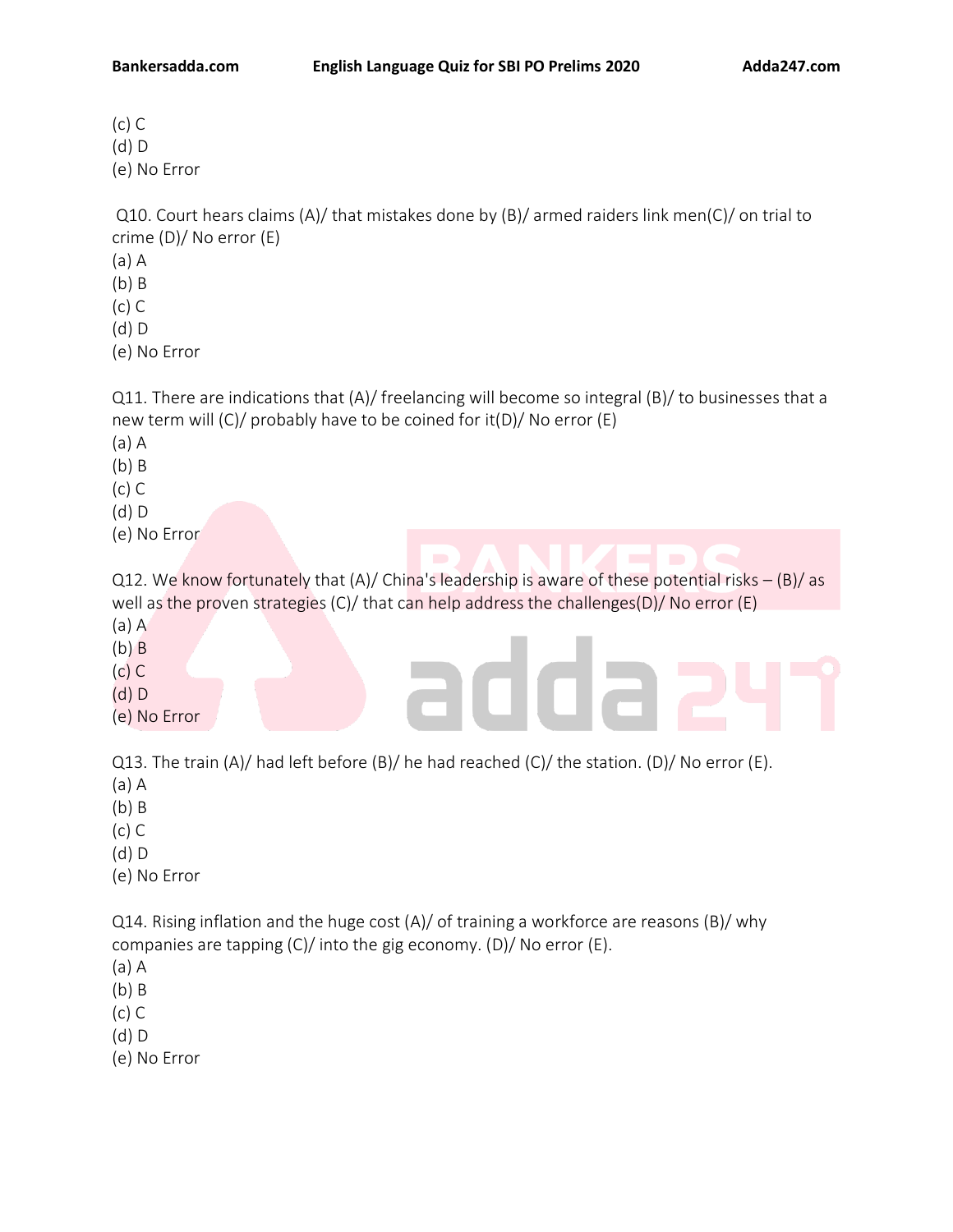Q15. Second Transplants (A)/ Can Be (B)/ equally successful as successful as (C)/ Primary Transplants (D)/ No error (E). (a) A

- (b) B
- (c) C
- (d) D
- (e) No Error



# **SOLUTIONS**

S1. Ans. (c)

Sol. Use 'lot' in place of 'large number' as 'a large number of/ a number of' is not used with uncountable noun 'time'.

S2. Ans. (a) Sol. 'spent' will be used in place of 'spend' as 'have/ has/ had/ having+ V3' is used.

S3. Ans. (b) Sol. 'reached' will be used in place of 'reach' as the sentence is in past tense.

S4. Ans. (b) Sol. 'is' will be used in place of 'are' as singular verb is used after 'The number of'.

S5. Ans. (c) Sol. 'are still' will be used in place of 'still remaining' as plural verb 'are' is used for 'many social problems'

S6. Ans.(b)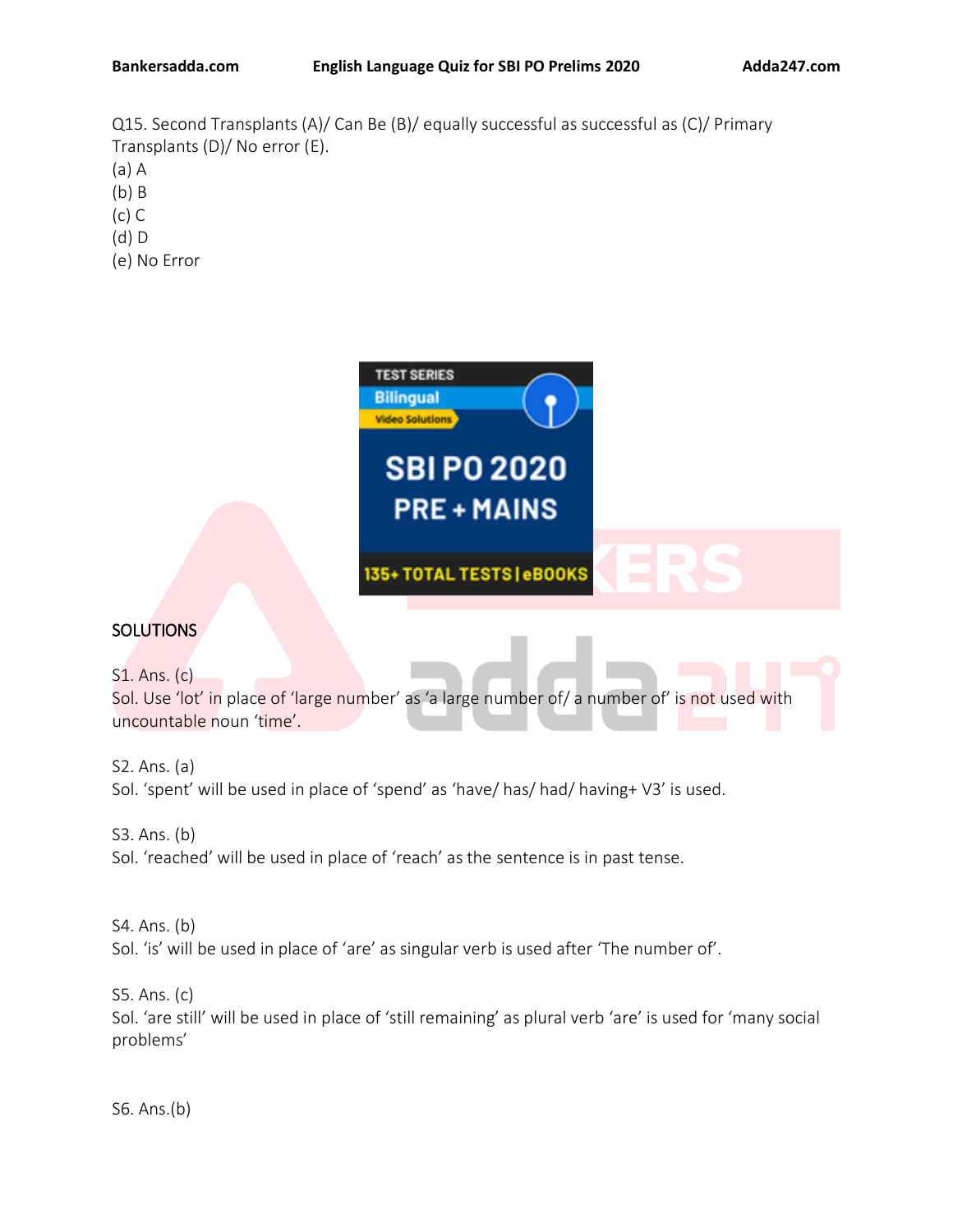Sol. 'The' will not be used before 'life' as 'life, science, man, woman' when used for comprehensive meaning then we don't use an article before it. However, when these words are used for some specific purpose we can use an article before it. For example:

Aman leads a happy life.

# S7. Ans.(a)

Sol. The error is in part (a) of the sentence. Use 'we had got' in place of 'we got' as when we talk about the two incidents of the past then for the event which took place earlier we use' Past Perfect' and for the event which took place later we use simple past.

## S8. Ans.(e)

Sol. There is no error in the given statement.

## S9. Ans.(c)

Sol. Replace 'ones' with 'one' as one is used for singular noun and 'ones' is used for plural noun.

## S10. Ans.(b)

Sol. Th error is in part (b) of the sentence as 'made' should be in place of 'done' as 'make a mistake' is idiomatic. A 'mistake made' will be correct if it is used in the passive voice.

## S11. Ans.(e)

Sol. There is no error in the given statement.

## S12. Ans.(a)

Sol. The error is in part (a) of the sentence.

'Fortunately,' will be used at the start of the sentence because the adverb which tells us about the specialty of the sentence is used generally at the start of the sentence.

Example-----

Unfortunately, he was wounded in the war.

## S13. Ans.(c)

Sol. The error is in part (c) of the sentence.

Remove 'had' as we need to use only simple past.

The work which is completed first must be written in Past Perfect i.e., (subject +had + v3 ) which becomes THE TRAIN HAD LEFT.

The work which is completed after must be written in SIMPLE PAST i.e., (subject+ v2 + object) which becomes HE REACHED THE STATION.

S14. Ans.(e)

Sol. There is no error in the given statement.

S15. Ans.(c)

Sol. There is an error in part (c) of the sentence.